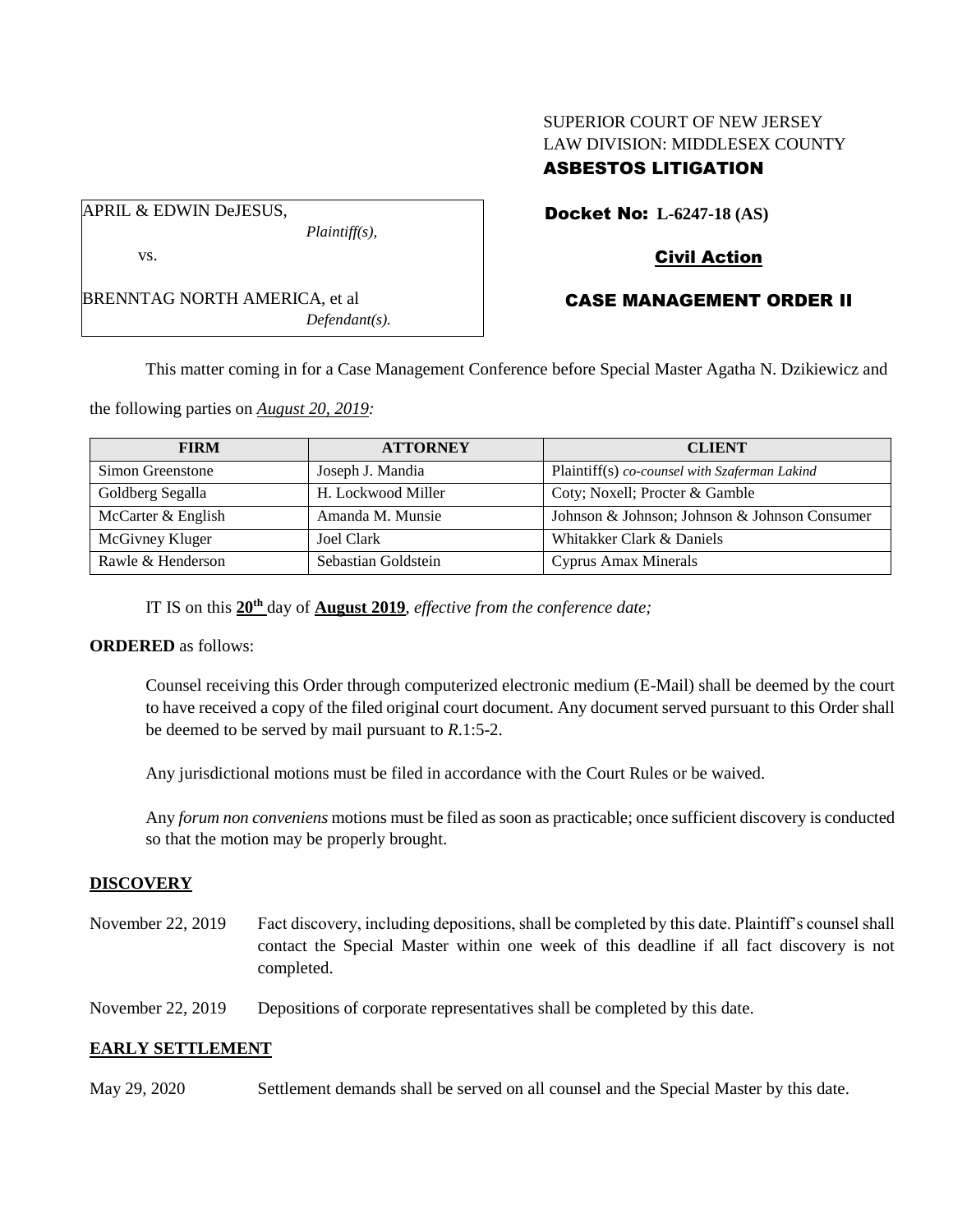## **MEDICAL EXPERT REPORT**

| December 23, 2019 | Plaintiff shall serve medical expert reports by this date.                                                                                                                                                                                               |
|-------------------|----------------------------------------------------------------------------------------------------------------------------------------------------------------------------------------------------------------------------------------------------------|
| December 23, 2019 | Upon request by defense counsel, plaintiff is to arrange for the transfer of pathology specimens<br>and x-rays, if any, by this date.                                                                                                                    |
| April 17, 2020    | Defendants shall identify its medical experts and serve medical reports, if any, by this date. In<br>addition, defendants shall notify plaintiff's counsel (as well as all counsel of record) of a<br>joinder in an expert medical defense by this date. |

## **LIABILITY EXPERT REPORTS**

| February 28, 2020 | Plaintiff shall identify its liability experts and serve liability expert reports by this date or |
|-------------------|---------------------------------------------------------------------------------------------------|
|                   | waive any opportunity to rely on liability expert testimony.                                      |

April 17, 2020 Defendants shall identify its liability experts and serve liability expert reports, if any, by this date or waive any opportunity to rely on liability expert testimony.

#### **SUMMARY JUDGMENT MOTION PRACTICE**

| April 10, 2020 | Plaintiff's counsel shall advise, in writing, of intent not to oppose motions by this date. |
|----------------|---------------------------------------------------------------------------------------------|
| April 24, 2020 | Summary judgment motions shall be filed no later than this date.                            |
| May 22, 2020   | Last return date for summary judgment motions.                                              |

### **ECONOMIST EXPERT REPORTS**

- February 28, 2020 Plaintiff shall identify its expert economists and serve expert economist report(s), if any, by this date or waive any opportunity to rely on economic expert testimony.
- April 17, 2020 Defendants shall identify its expert economists and serve expert economist report(s), if any, by this date or waive any opportunity to rely on economic expert testimony.

### **EXPERT DEPOSITIONS**

June 19, 2020 Expert depositions shall be completed by this date. To the extent that plaintiff and defendant generic experts have been deposed before, the parties seeking that deposition in this case must file an application before the Special Master and demonstrate the necessity for that deposition. To the extent possible, documents requested in a deposition notice directed to an expert shall be produced three days in advance of the expert deposition. The expert shall not be required to produce documents that are readily accessible in the public domain.

#### **PRE-TRIAL AND TRIAL**

June 12, 2020 @ 10:00am Settlement / Status Conference. All defense counsel shall appear with authority to negotiate settlement and have a representative authorized to negotiate settlement available by phone.

 $\_$  , and the set of the set of the set of the set of the set of the set of the set of the set of the set of the set of the set of the set of the set of the set of the set of the set of the set of the set of the set of th